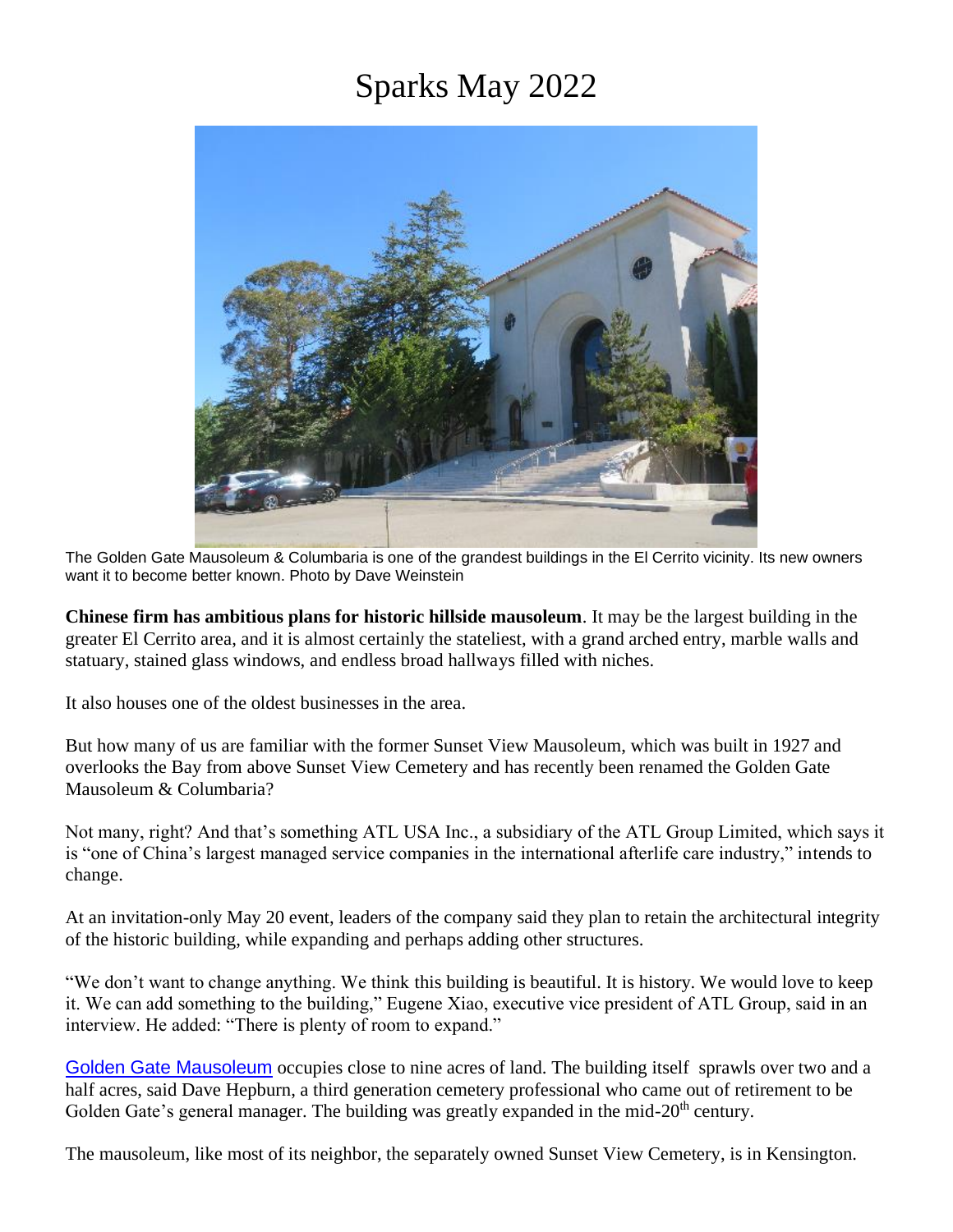Sunset View's chapel is also in Kensington, but both businesses have adopted El Cerrito addresses: 101 and [101-A Colusa Avenue](https://www.google.com/maps/search/101-A+Colusa+Avenue?entry=gmail&source=g).

Hepburn says ATL decided to change the name because "everybody thought they were part of Sunset View Cemetery." The name itself came naturally, he said. "I looked out the window of my office at the Golden Gate. I thought, ohmigod, look at that view."

Golden Gate Mausoleum, almost 100 years old, already has plenty of history. (One niche houses the remains of George H. Johnson, who lived from 1894 to 2006 – 112 years!) But it appears that the place will make history again.

ATL Group, which was founded as recently as 2012, has partnered with temples and other locations throughout China to create mausoleums and "memorial halls," according to a promotional video shown during the event.

Now ATL hopes to expand its operation worldwide. Golden Gate Mortuary, which it acquired in February through a related company, is the first in this projected expansion.

Hepburn says ATL came upon Sunset View Mausoleum when they noticed it was for sale. Cemeteries and related properties are rarely placed on the market for sale, he said.

Dimitri Kaczmarek, ATL USA's chief operating officer, said the ATL Group sees "an opportunity to bring Eastern culture and Western culture together, to fuse the two cultures." He added, "There is a diverse group of people in the United States."

El Cerrito's mayor, Gabe Quinto, who spoke briefly, told the gathering that 30 percent of El Cerrito's population is of Asian descent. "America has new demographics," he said.

Ken Garkow, Golden Gate Mausoleum's manager, said the previous owners "were stewards of the highest devotion and integrity," but had limited assets. The new owners hope to give the mausoleum a higher profile, he said in a talk during the event.

"This building is in a place that is so unique and glorious, yet it is almost invisible. How could that be? Why has it never had an opportunity to shine?" he asked.

The founder of the mausoleum was Arthur Edwards (1880-1950), an architect who came to San Francisco after the 1906 quake and helped rebuild the city, Garkow said. Garkow said ATL's goal is to preserve "the vision of Arthur Edwards."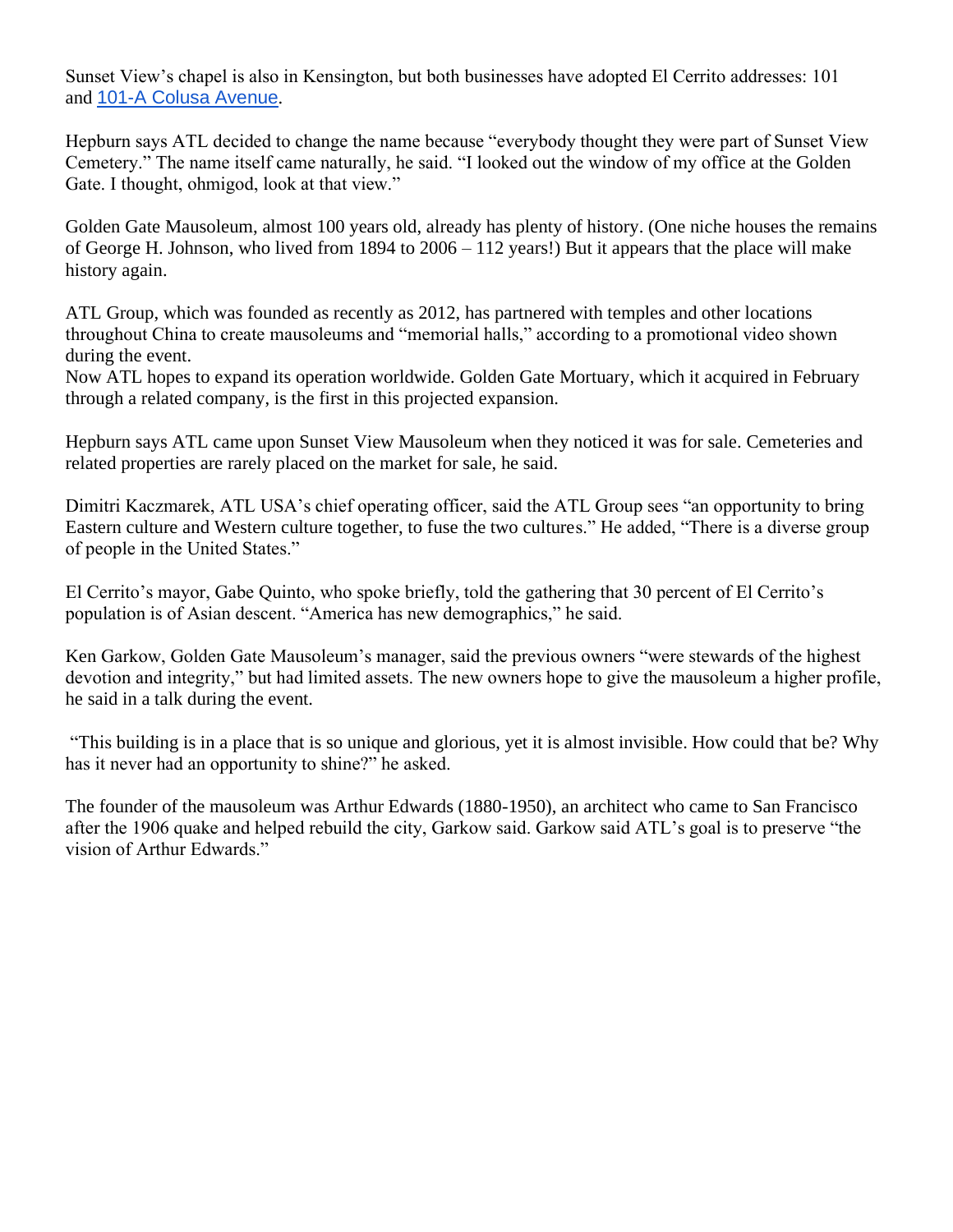

The El Cerrito Historical Society and members of the Japanese American community helped devise historical signage that was installed along Hana Gardens, a senior residence, and the former Contra Costa Floral Shop. Photo by Dave **Weinstein** 

**Event will honor the Japanese flower growers of El Cerrito.** On Tuesday, May 31, 2022 from 5 to 6 p.m., the YWCA of Berkeley/Oakland is hosting an event honoring Japanese Flower Growers in El Cerrito in front of the historic Contra Costa Florist retail building at [10848 San Pablo Avenue](https://www.google.com/maps/search/10848+San+Pablo+Avenue?entry=gmail&source=g), near City Hall. Speakers include El Cerrito Mayor Pro Tem Lisa Motoyama.

The Historical Society provided historical input to the YWCA for this program.

During World War II, Japanese American flower growers were taken from their homes, and forced to stay in internment camps. This event will honor affected Japanese American families, providing further historical information and passing out flowers in remembrance.

The former floral shop is now part of the senior residential project Hana Gardens. The El Cerrito Historical Society was instrumental in efforts to preserve the building when city officials a decade ago asked that developers seeking to build on the site demolish it.

Flora Ninomiya and Laura Iiyama of the Japanese American Citizens League, and Tom Panas of the Historical Society led this successful effort, and created a wonderful series of historical displays at the site.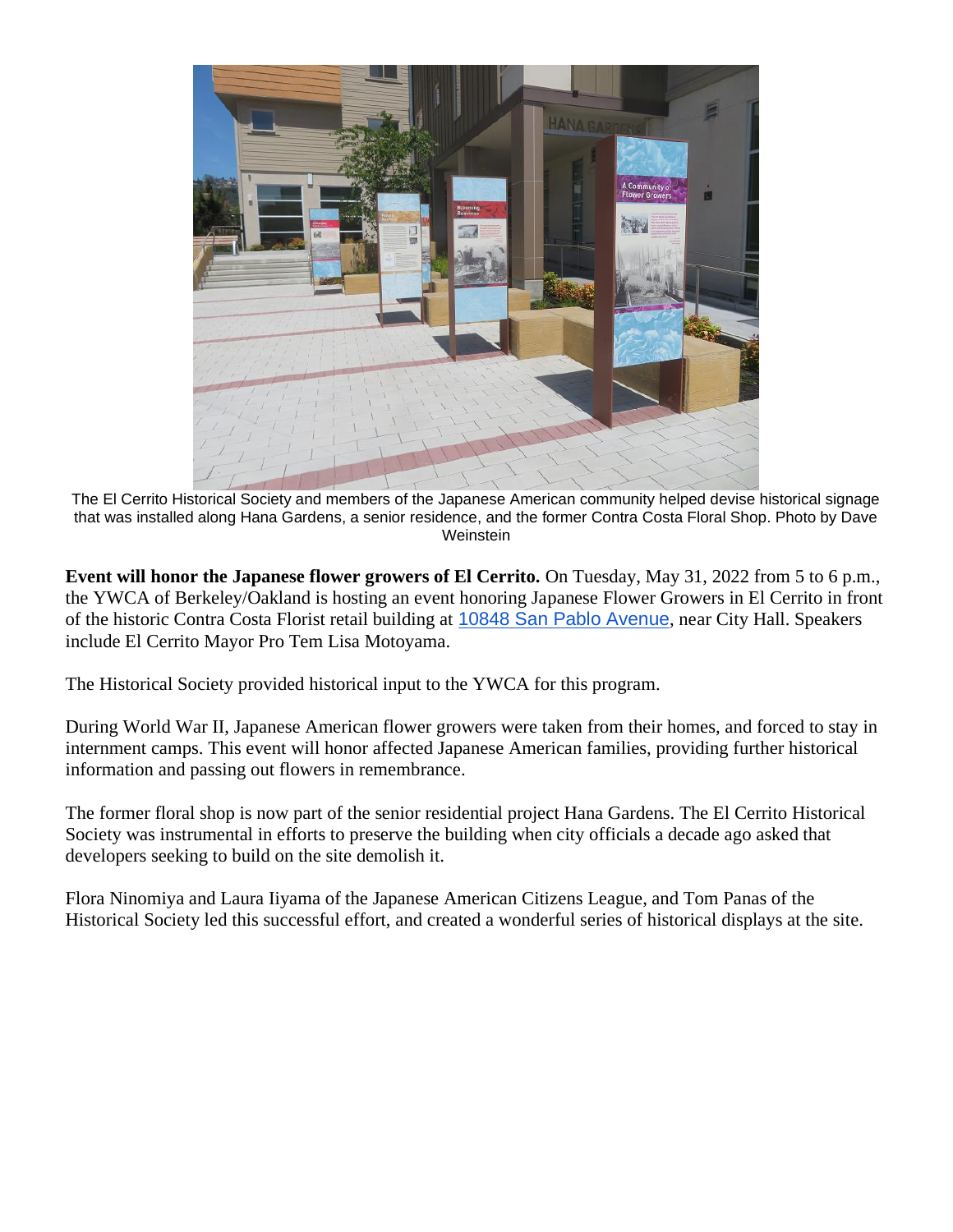![](_page_3_Picture_0.jpeg)

Jerry Martin remains an active member within the El Cerrito community. His tale says much about Black life in the United States from the mid 20<sup>th</sup> century to today. Here he is seen enjoying driving his MG. Courtesy of Gerald Martin

**Read the society's oral history focusing on the life of Gerald Martin, a leader of El Cerrito's Black community**. Growing up in South Berkeley in the 1940s, Gerald Martin's mentor was the man who would go on to author California's fair employment and fair housing acts to ban racial discrimination.

Jerry sailed with the Merchant Marines during World War II, served for years in the National Guard, administered a federally funded training program for emergency personnel, and went on to hold top administrative roles in Washington D.C. with such agencies as FEMA, the VA, and the Selective Service.

And back home in El Cerrito, Jerry and his family were among a wave of Black people who established lives in town, often despite opposition from neighbors and discouragement from financial institutions. Martin and his wife went on to become community leaders.

Jerry was kind enough to tell the story of his long and varied life to the El Cerrito Historical Society. You can read [the brief version](http://elcerritohistoricalsociety.org/forge/forgespring2022.pdf) in our newsletter the Forge, and the longer tale in the **oral history**.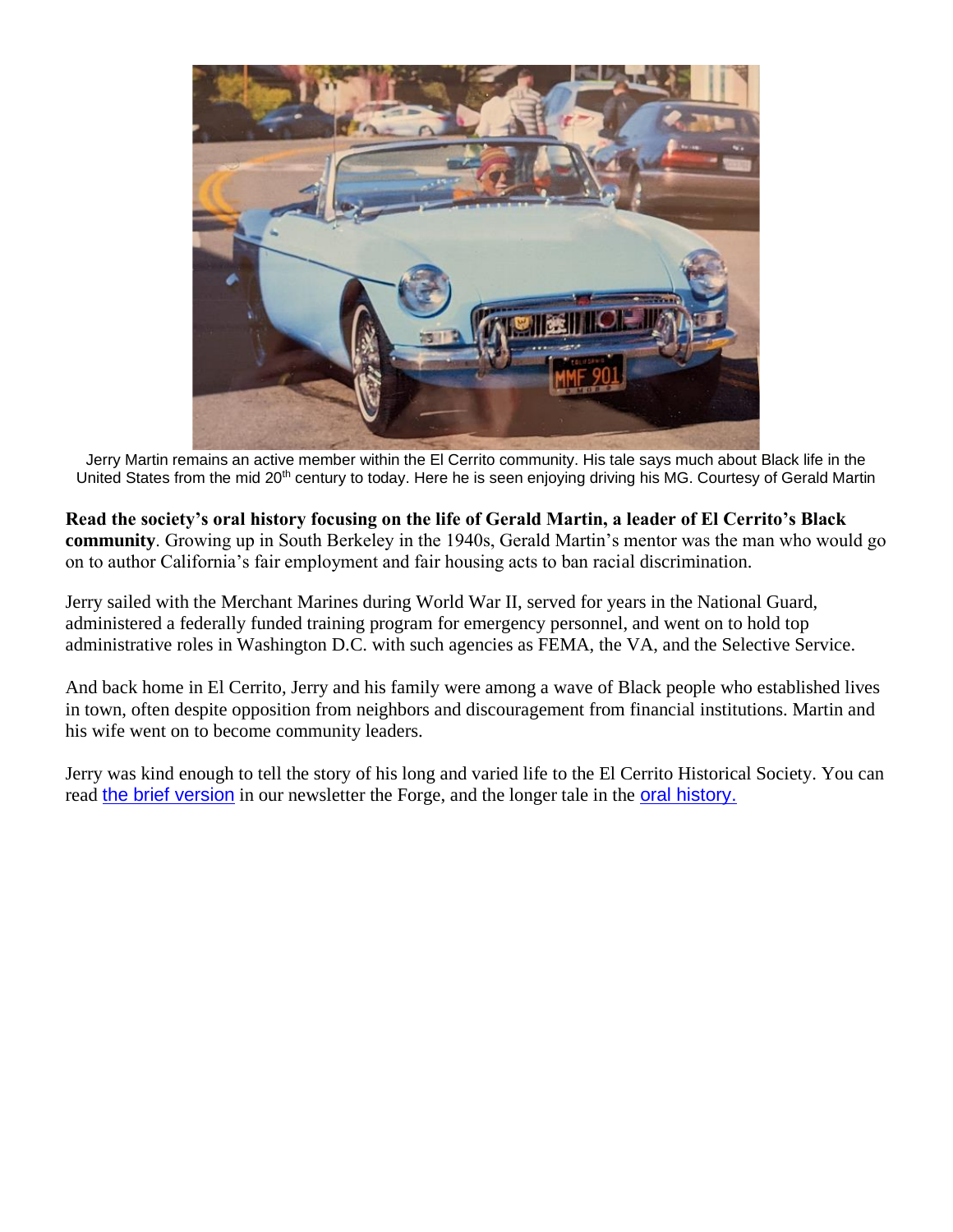![](_page_4_Picture_0.jpeg)

This is a version of the utility box mural Krisetn Kong is developing to be installed on a utility box soon in El Cerrito. Courtesy of Kristen Kong

**El Cerrito artist creates utility box art focusing on diversity in our city**. El Cerrito artist Kristen Kong has won approval from the city's Arts and Culture Commission to create a work of art on one a utility boxes on Fairmount Avenue near Fatapples.

Kristen called upon the Historical Society for help in selecting people who could be portrayed in this art work. She said the commission had a preference "for box art that emphasizes inclusivity, social justice movements and sustainability."

She has sent us a mockup of what her utility box may look like once it is complete.

"Social Justice can mean many things," Kristen says. "For the city of El Cerrito, I thought this could take the shape of illustrating the city's diverse roots and citizens. Hopefully, this would instill El Cerritans with civic pride and send the message that BIPOC people are welcome here."

"The Historical Society has been integral to informing the final list of citizens and ensuring that the people represented on the utility box will be represented accurately."

**Help us document and reserve the city's history by becoming a member of the El Cerrito** Historical Society. Membership, a bargain at \$30 a year, is open to everyone and includes this newsletter, our email updates and meeting notices. More importantly, it assists our mission to locate, preserve and educate people about local history. A membership form is online under "How you can help" at [www.elcerritohistoricalsociety.org](http://www.elcerritohistoricalsociety.org/) . We also offer memberships at the sponsor level for \$75 and life memberships for \$400. We accept donations of any amount.